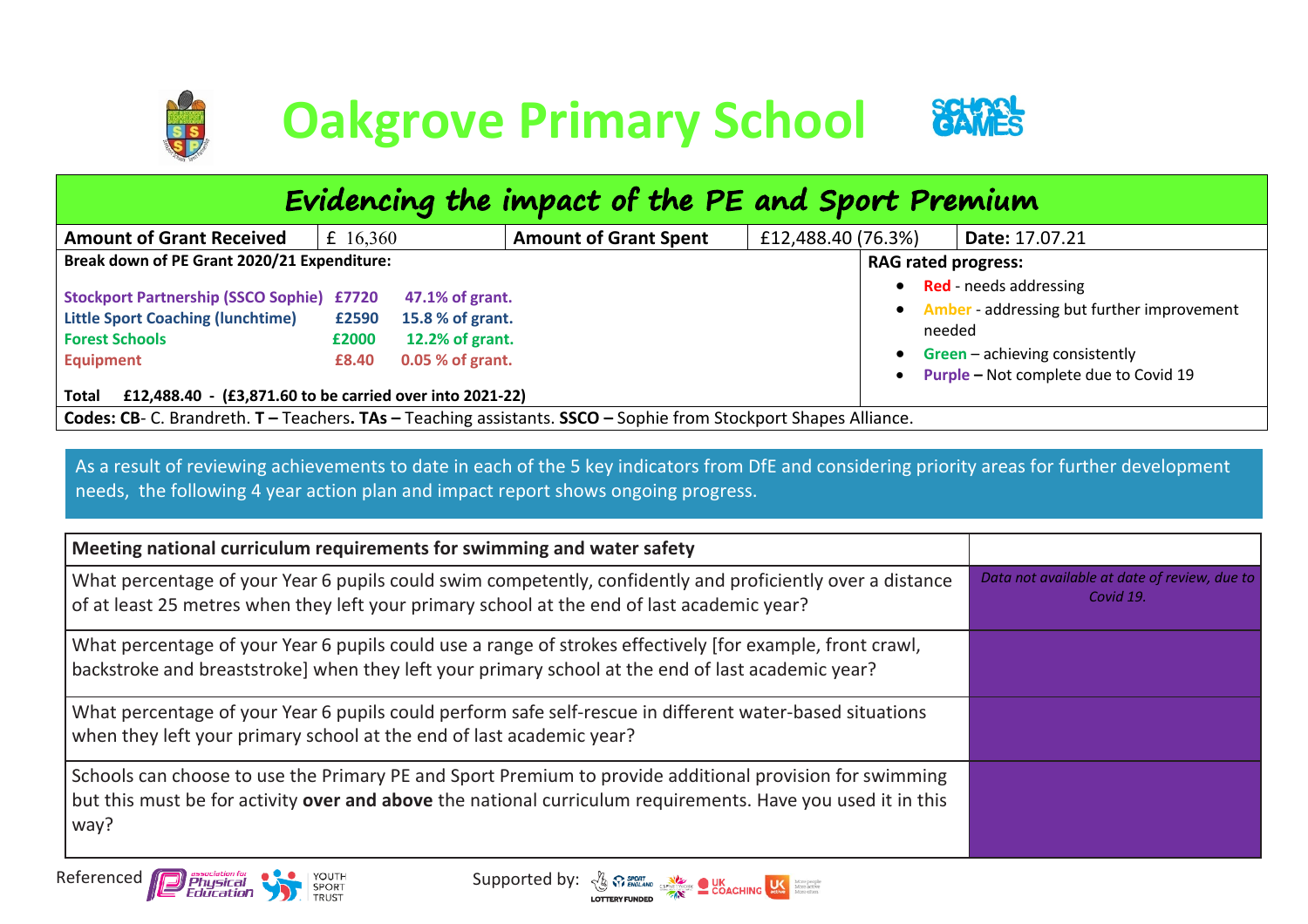| <b>School focus with</b><br>clarity on intended<br>impact on pupils:                                                           | <b>Actions to achieve:</b>                                                                                                                                                                                                   | <b>Funding</b><br>allocated:            | Evidence and impact: Sustainability and                     | suggested next steps:                                                                                                                                                                                            | 17/18 | 18/19 | 19/20 | 20/21 |
|--------------------------------------------------------------------------------------------------------------------------------|------------------------------------------------------------------------------------------------------------------------------------------------------------------------------------------------------------------------------|-----------------------------------------|-------------------------------------------------------------|------------------------------------------------------------------------------------------------------------------------------------------------------------------------------------------------------------------|-------|-------|-------|-------|
| Additional opportunities<br>for physical activity during<br>the primary school day $-$<br>curriculum                           | Introduce 'The daily mile'<br>'Brain break' activities during<br>$\bullet$<br>learning times.<br>More outdoor sporting<br>opportunities during lunch<br>times.<br>Increase whole school access<br>to forest school sessions. | SSCO<br>T > T A                         | Raised concentration<br>levels / participation in<br>class. | Maintaining a culture of<br>active classrooms.<br>-Look at 'Maths of the day'<br>for the whole school.<br>-Run the 'Daily mile'<br>throughout the school.<br>Take part in more virtual<br>sporting competitions. |       |       |       |       |
| Lunches & playtimes<br>(1-1.30pm activity daily<br>slots where children<br>choose one of 5 different<br>adult led activities.) | PE Coaching sessions during<br>$\bullet$<br>lunch times.<br>OG staff led physical activities<br>during lunch limes.                                                                                                          | <b>Sports</b><br>coaches<br><b>SSCO</b> | Raised daily activity<br>levels.                            | -Run a for a mile to be<br>relaunched.<br>- new play leaders to be<br>trained by SSCO / Sophie<br>-Play leaders to organize<br>structured games following<br>training.                                           |       |       |       |       |

**Key indicator 1: The engagement of all pupils in regular physical activity**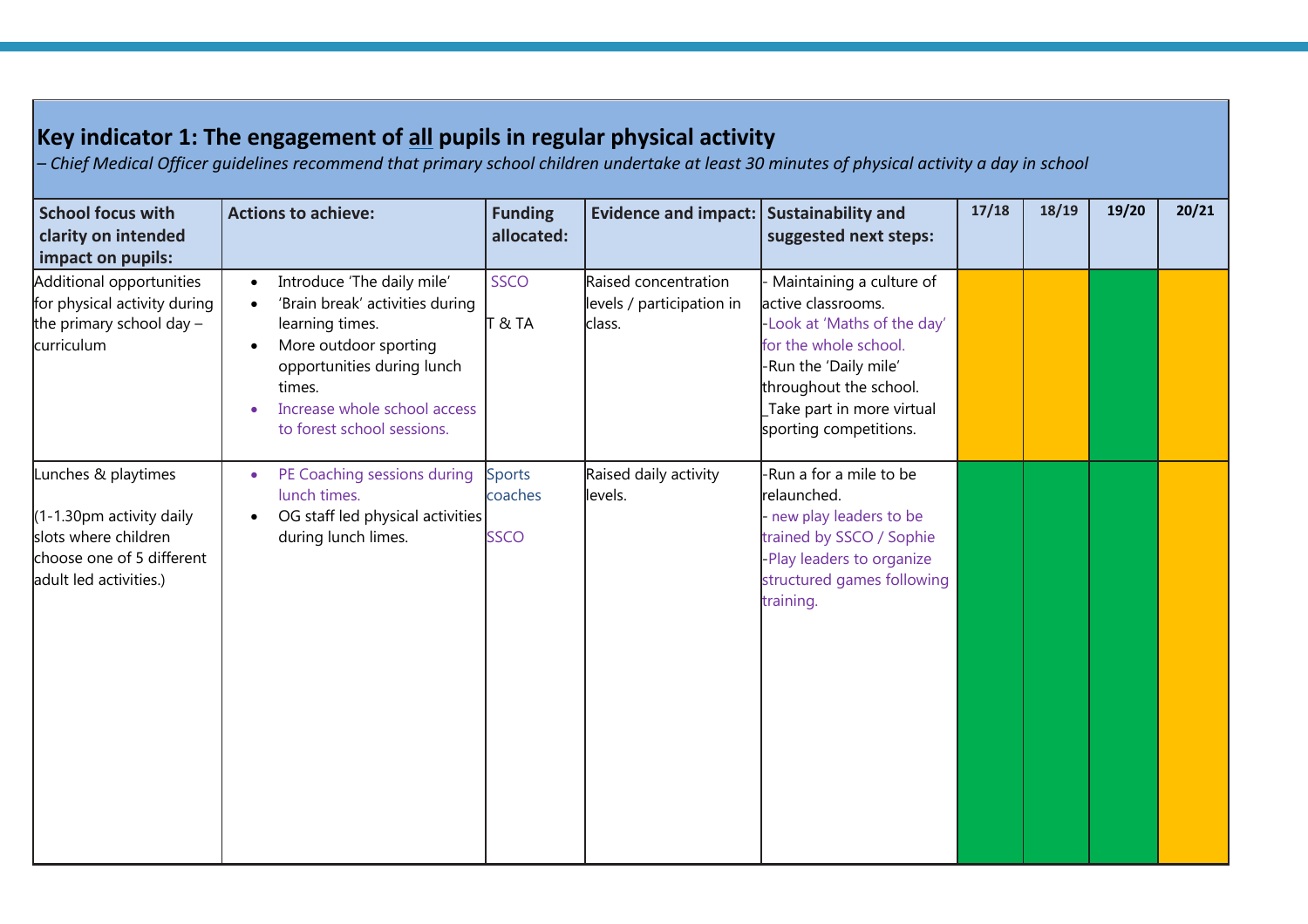## **Key indicator 2: Raising the profile of PE & Whole School Improvement**

*- The profile of PE and sport being raised across the school as a tool for whole school improvement*

| <b>School focus with</b><br>clarity on intended<br>impact on pupils: | <b>Actions to achieve:</b>                                                                                                                                                                                                                | <b>Funding</b><br>allocated: | <b>Evidence and impact:</b>                                                                                                                                                                                                                                                                                                          | <b>Sustainability and</b><br>suggested next steps:                                                                                                                                    | 17/18 | 18/19 | 19/20 | 20/21 |
|----------------------------------------------------------------------|-------------------------------------------------------------------------------------------------------------------------------------------------------------------------------------------------------------------------------------------|------------------------------|--------------------------------------------------------------------------------------------------------------------------------------------------------------------------------------------------------------------------------------------------------------------------------------------------------------------------------------|---------------------------------------------------------------------------------------------------------------------------------------------------------------------------------------|-------|-------|-------|-------|
| Behaviour & Attitudes to<br>Learning                                 | Active curriculum / brain breaks<br>Whole school approach to rewarding<br>physically active & sports achievements<br>e.g. assemblies<br><b>Forest School sessions</b>                                                                     | T & TA<br>Forest school      | Improved concentration and<br>access to learning.<br>Children are proud to share<br>achievements / effort and talk Pupil concentration,<br>about skills required.<br>Relationships - embedding<br>restorative ethos.<br>Resilience - problem solving.<br>Children to regularly access PE<br>lessons or other sporting<br>activities. | Relook into introducing<br>'Maths of the day' weekly<br>sessions.<br>commitment & self-<br>lesteem enhanced.<br>Staff and pupil<br>questionnaires to find<br>strength and weaknesses. |       |       |       |       |
| Improving Academic<br>Achievement                                    | Active curriculum.<br>Whole school approach to rewarding<br>physically active & sports achievements<br>e.g. assemblies<br>Staff CDP / shadowing lessons.<br>Inter school competitions led by SSCO at<br>the beginning of the school year. | SSCO.                        | PE 'refusers' are now accessing Awareness of PE<br>lessons.<br>Most children joined in with<br>our intra school competitions.<br>A large number of children<br>achieved awards from the SSA<br>competitions.                                                                                                                         | achievements to increase /<br>be shared more in school.                                                                                                                               |       |       |       |       |
|                                                                      | Health & Well Being/SMSC Introduce Spirit of the Games values.<br>Whole school approach to rewarding<br>physically active & sports achievements<br>e.g. assemblies<br>Celebrating success after attending<br>competitions led by SSCO.    | SSCO.                        | During competitions, children<br>earned badges showing the<br>spirit of the games core values. values<br>Sporting achievements are<br>acknowledged during<br>celebration assemblies.                                                                                                                                                 | School values ethos are<br>complemented by sporting<br>Website to be updated<br>with competition<br>information / Sports<br>leaders to produce reports.                               |       |       |       |       |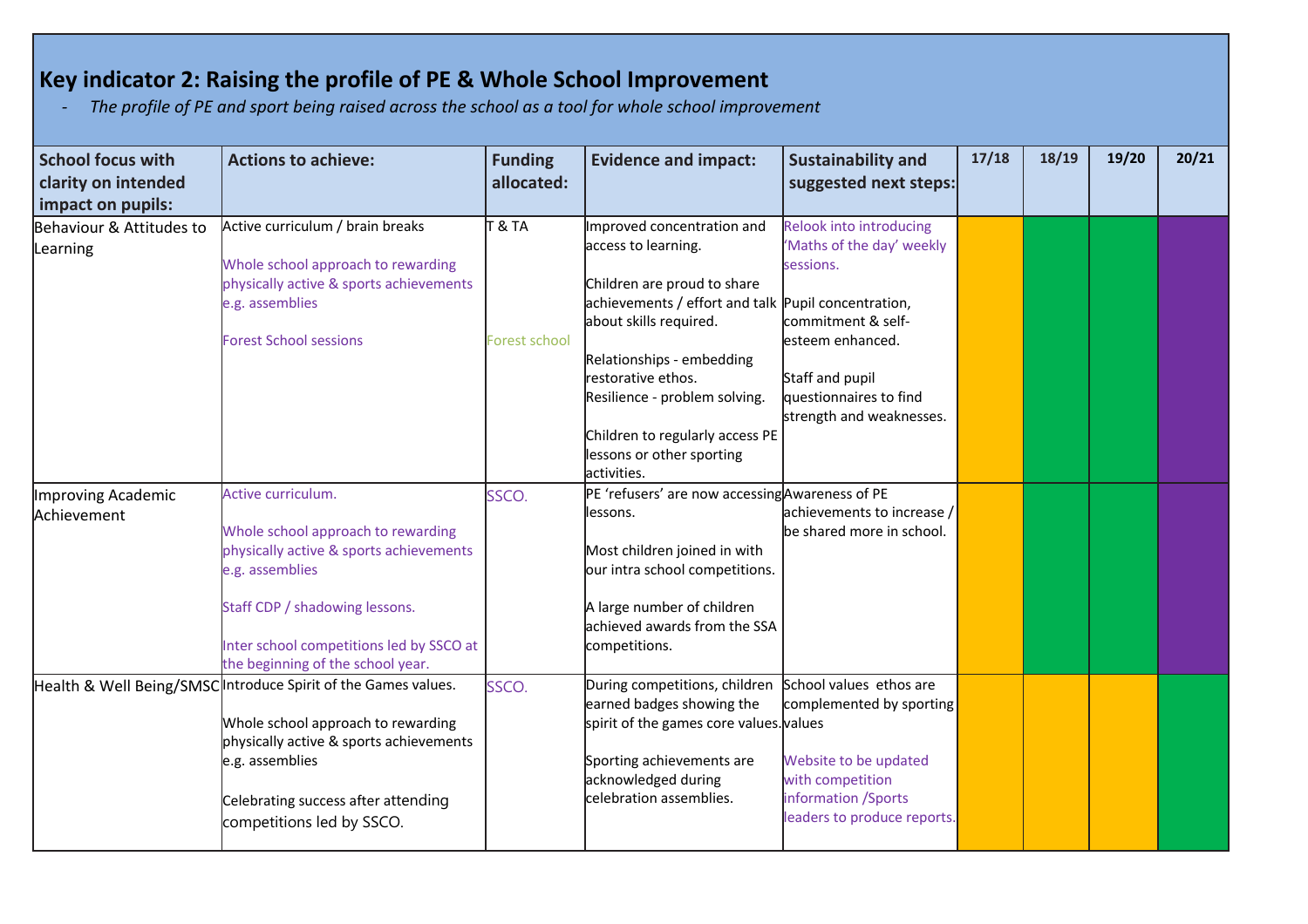## **Key indicator 3: High Quality Teaching**

• *Increased confidence, knowledge and skills of all staff in teaching PE and sport*

| <b>School focus with clarity</b><br>lon intended<br>impact on pupils:                                                                                                     | <b>Actions to achieve:</b>                                                                                                                                                                                                                                    | <b>Funding</b><br>allocated | <b>Evidence and impact:</b>                                                                                           | Sustainability and<br>suggested next<br>steps:             | 17/18 | 18/19 | 19/20 | 20/21 |
|---------------------------------------------------------------------------------------------------------------------------------------------------------------------------|---------------------------------------------------------------------------------------------------------------------------------------------------------------------------------------------------------------------------------------------------------------|-----------------------------|-----------------------------------------------------------------------------------------------------------------------|------------------------------------------------------------|-------|-------|-------|-------|
| Review curriculum time<br>allocation for Physical Education<br>to ensure pupils meet individual<br>targets. (minimum 2 hours of<br>timetabled PE required to do<br>lthis) | Ensure all pupils access 2 x 40 minute PE<br>lesson s per week.                                                                                                                                                                                               | CВ                          | Pupil's achieving NC outcomes Maintain new tracking<br>/ showing progression.                                         | grid. Collate data to<br>recognize focus groups.           |       |       |       |       |
| consider best way of allocating<br>CPD from SSCo, courses & other<br><b>sources</b>                                                                                       | Review the quality of teaching & Develop & implement a professional<br>learning plan for the needs of all staff                                                                                                                                               | CВ                          | Staff access support to achieve Observations / 'pop ins'<br>and confidence to teach high<br>quality lessons increased | to begin.<br>2 stars and a wish for<br>teachers.           |       |       |       |       |
| PE Coordinator allocated time<br>for planning & review                                                                                                                    | Assessment. Tracking. Data analysis<br>Display. Website info. Liasing with<br>teachers, coaches, SScO. Competitions.<br>Pupil voice. Risk assessments. Letters for<br>parents. Kit reminders. Reports to<br>governors. Policy. Impact form. CPD.<br>Planning. | CВ                          | High quality PE to be<br>embedded at Oakgrove.                                                                        | Ask for time to<br>implement all of the<br>lactions.       |       |       |       |       |
| Review supporting resources                                                                                                                                               | Active classrooms / Brain breaks.                                                                                                                                                                                                                             | CВ                          | Calmer classes.<br>Sports coaches delivering<br>quality sessions.                                                     | Observe lunch coaching<br>sessions.                        |       |       |       |       |
| Review of PE equipment to<br>support quality delivery                                                                                                                     | Have all equipment needed to deliver<br>curriculum.<br>See SSP list of essential PE equipment &<br>order accordingly                                                                                                                                          | CB&TA<br>support            | A well-stocked and ordered PE PE equipment audit.<br>cupboard.                                                        | (awaiting new shapes<br>equipment list)                    |       |       |       |       |
| Targets relating to PE delivery<br>being encouraged to form part of linked to PE subject leader role.<br>performance management                                           | CB performance management target                                                                                                                                                                                                                              | <b>RM &amp; CB</b>          | Role fulfilled.                                                                                                       | Targets ongoing.                                           |       |       |       |       |
| Support TA's & other adults to<br>access relevant CPD to enhance<br>the school PESS workforce                                                                             | SSP CPD.                                                                                                                                                                                                                                                      | SSCO<br>T & TA              | Sophie models high quality<br>lessons to T & TAs.                                                                     | Sophie to remain linked<br>to Oakgrove during 2020-<br>21. |       |       |       |       |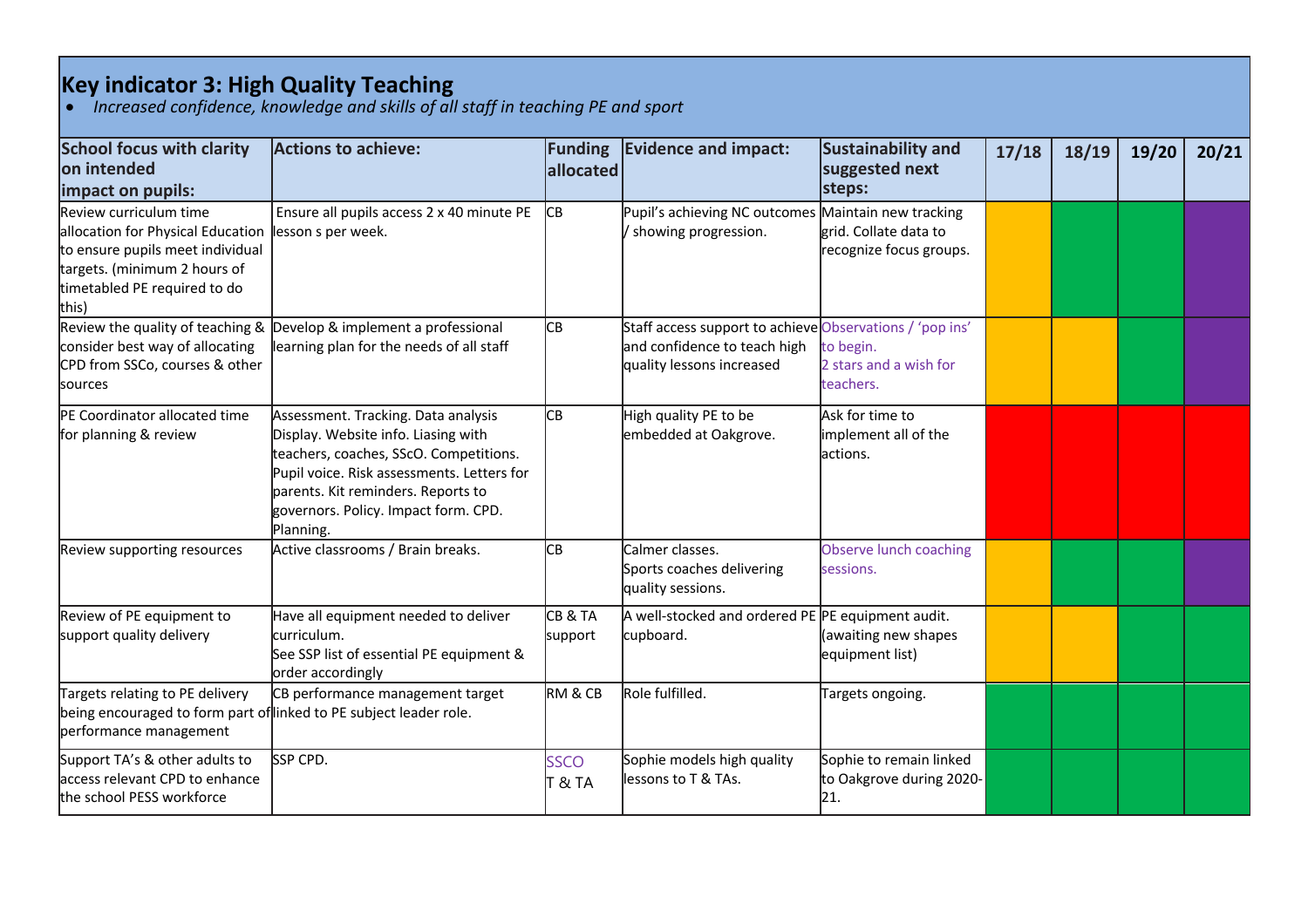| Develop an assessment<br>programme for PE to monitor                 | Created own individual PE pupil trackers.<br>Teachers entered data with Sophie                                                      | <b>Class</b><br>covered by   | Every child has an individual<br>tracker saved on the T:                                                                  | Trackers to be completed<br>each term.                                |       |       |       |       |
|----------------------------------------------------------------------|-------------------------------------------------------------------------------------------------------------------------------------|------------------------------|---------------------------------------------------------------------------------------------------------------------------|-----------------------------------------------------------------------|-------|-------|-------|-------|
| progress                                                             |                                                                                                                                     | ΙTΑ                          |                                                                                                                           |                                                                       |       |       |       |       |
|                                                                      | <b>Key indicator 4: Broader Range of Activities</b><br>Broader experience of a range of sports and activities offered to all pupils |                              |                                                                                                                           |                                                                       |       |       |       |       |
| <b>School focus with clarity</b><br>on intended<br>impact on pupils: | <b>Actions to achieve:</b>                                                                                                          | <b>Funding</b><br>allocated: | <b>Evidence and impact:</b>                                                                                               | <b>Sustainability and</b><br>suggested<br>next steps:                 | 17/18 | 18/19 | 19/20 | 20/21 |
| Review extra-curricular offer                                        | Develop offer to ensure each year group<br>& gender are catered for e.g. healthy<br>eating / cooking                                | $8$ TAs                      | Children aware of healthy<br>choices.                                                                                     | Continue cooking,<br>gardening and general<br>wellbeing session.      |       |       |       |       |
|                                                                      | Be Inspired Challenges, School Games                                                                                                | <b>SSCO</b>                  | Children proud of competition<br>entries / award received for an<br>in-school award ceremony.                             | <b>Enter SSP competitions</b><br>again in 2020-21                     |       |       |       |       |
|                                                                      | Lunchtime activities.                                                                                                               | Coaches / T<br>& TAs         | Fitness levels/skills increased.                                                                                          | Monitor children's<br>access to the different<br>activities on offer. |       |       |       |       |
| Review offer for SEND pupils                                         | Develop offer to be inclusive e.g. SSP<br><b>SEND Programme</b>                                                                     | <b>SSCO &amp; CB</b>         | Attending SEND Shapes inter<br>school competitions at the<br>beginning of the school year.                                | Access more virtual<br>SEND competitions<br>during 2020-21            |       |       |       |       |
| Target inactive pupils                                               | Develop intervention programmes e.g.<br>Girls/Boys Active,                                                                          | $T$ & TA                     | Quantative data should show<br>more children are active $-$<br>accessing lessons / activities etc. Target those with less | Pupil voice.<br>access to sports outside<br>of school.                |       |       |       |       |
|                                                                      |                                                                                                                                     |                              |                                                                                                                           |                                                                       |       |       |       |       |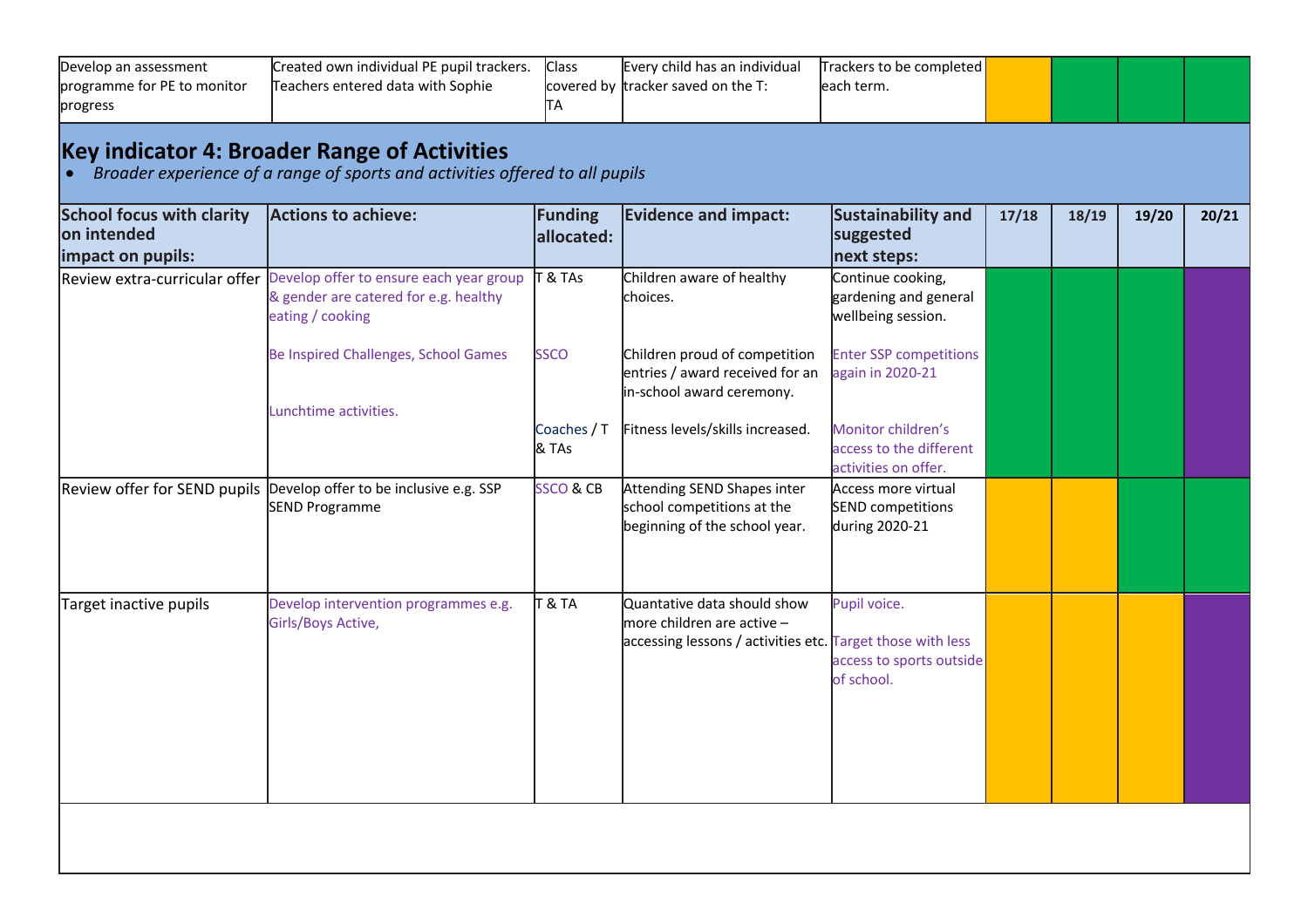## **Key indicator 5: Competitive Sport**

• *Increased participation in competitive sport*

| <b>School focus with clarity</b><br>on intended impact on<br>pupils:                                                                      | <b>Actions to achieve:</b>                                                                                                                                                                                                                                       | Funding<br>lallocated: | <b>Evidence and impact:</b>                                                                                                              | Sustainability and suggested<br>next steps:                                                                                                                                         | 17/18 | 18/19 | 19/20 | 20/21 |
|-------------------------------------------------------------------------------------------------------------------------------------------|------------------------------------------------------------------------------------------------------------------------------------------------------------------------------------------------------------------------------------------------------------------|------------------------|------------------------------------------------------------------------------------------------------------------------------------------|-------------------------------------------------------------------------------------------------------------------------------------------------------------------------------------|-------|-------|-------|-------|
| <b>Review School Games</b><br>Participation including a cross Calendar to plan competition<br>section of children who<br>represent school | <b>Use SSP Competition Events</b><br>entries for year<br>Use new SSP booking system to<br>enter events<br>Place table of events in staff<br>room encouraging members of<br>staff/TA's to sign up & volunteer<br>to support events                                | CB, T &<br><b>SSCO</b> | Higher % of children taking<br>part in competition<br>More staff members<br>contributing to competitions  / challenge days.<br>programme | Continue to attend virtual SEND<br>events / competitions.<br>Sophie has ran in house competitions                                                                                   |       |       |       |       |
| Review competitive<br>opportunities for SEND<br><b>children</b>                                                                           | Ensure SEND pupils are<br>identified and supported to<br>attend appropriate competition                                                                                                                                                                          | CB, T &<br><b>SSCO</b> | Higher % of SEND pupils<br>attending SSP competitions                                                                                    | Book onto more events.                                                                                                                                                              |       |       |       |       |
| Increase Level 1 competitive<br>provision<br>Intra school                                                                                 | Review current Level 1 provision T & SSCO<br>and participation rates<br>Plan a program of Level 1 events<br>to ensure ALL children in get the<br>opportunity to access at least<br>one competition across the year<br>Engage with SSP annual school<br>challenge |                        | Increased % of children<br>participating in Level 1<br>competitions                                                                      | Teachers & SSCO to deliver Level 1<br>competitions at the end of<br>appropriate units of work.<br>(Gymnastics / sports day / station<br>activities / tennis comp athletics<br>comp) |       |       |       |       |
| Leadership to extend Extra-<br><b>Curricular &amp; Competitions</b><br>Offer                                                              | <b>Engage with SSP Young</b><br><b>Ambassadors</b><br><b>Train Junior Play Leaders</b>                                                                                                                                                                           | T&SSCO                 | More opportunities for the<br>less active<br>1 Festivals                                                                                 | <b>Engage with SSP Young Ambassadors</b><br>& Change for Life Programme<br>More opportunities for Level Train our leaders to run intra school<br>events.                            |       |       |       |       |
|                                                                                                                                           |                                                                                                                                                                                                                                                                  |                        | <b>Train Junior Play Leaders</b>                                                                                                         |                                                                                                                                                                                     |       |       |       |       |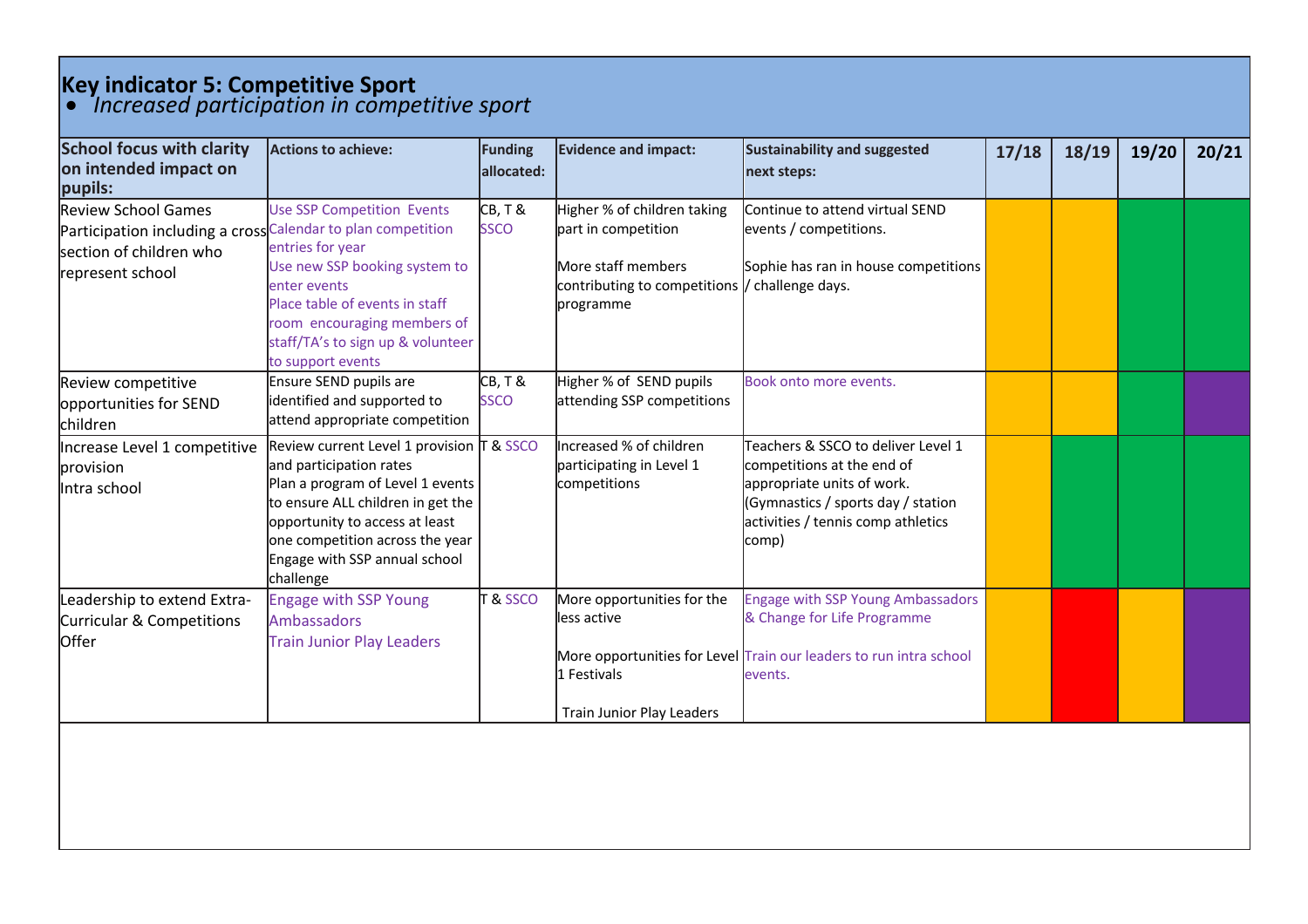|                  |                                                                               |                                                                | 30 Active Minutes Review - 2020-21 (lunchtime sports activities are optional, therefore coloured in amber due to need to monitor participation) |                                                                               |                                                                            |
|------------------|-------------------------------------------------------------------------------|----------------------------------------------------------------|-------------------------------------------------------------------------------------------------------------------------------------------------|-------------------------------------------------------------------------------|----------------------------------------------------------------------------|
|                  | <b>Monday</b>                                                                 | <b>Tuesday</b>                                                 | Wednesday                                                                                                                                       | <b>Thursday</b>                                                               | <b>Friday</b>                                                              |
| <b>Acorns</b>    | Lunch time sports coach /<br>activities - 20mins<br>PE T led lesson - 30 mins | Lunch time activities -<br>20mins<br>Outdoor learning - 1hr    | 30 mins PESP session /<br>Sophie                                                                                                                | Lunch time sports coach /<br>activities - 20mins                              | Lunch time activities -<br>20mins                                          |
| <b>Maples</b>    | Lunch time sports coach /<br>activities - 20mins                              | Lunch time activities -<br>20mins<br>Outdoor learning - 1hr    | Lunch time activities -<br>20mins<br>30 mins PESP session /<br>Sophie                                                                           | Lunch time sports coach /<br>activities - 20mins                              | Lunch time activities -<br>20 <sub>mins</sub><br>PE T led lesson - 30 mins |
| <b>Sycamores</b> | Lunch time sports coach /<br>activities - 20mins                              | Lunch time activities -<br>20 <sub>mins</sub>                  | Lunch time activities -<br>20mins<br>30 mins PESP session /<br>Sophie                                                                           | Lunch time sports coach /<br>activities - 20mins<br>PE T led lesson - 30 mins | Lunch time activities -<br>20mins<br>Outdoor learning - 1hr                |
| <b>Willows</b>   | Lunch time sports coach /<br>activities - 20mins<br>Outdoor learning - 1hr    | PE T led lesson - 30 mins<br>Lunch time activities -<br>20mins | Lunch time activities -<br>20mins<br>30 mins PESP session /<br>Sophie                                                                           | Lunch time sports coach /<br>activities - 20mins<br>Swimming - 30 mins        | Lunch time activities -<br>20 <sub>mins</sub>                              |
| <b>Oaks</b>      | Lunch time sports coach /<br>activities - 20mins<br>Outdoor learning - 1hr    | Lunch time activities -<br>20mins<br>PE T led lesson - 30 mins | Lunch time activities -<br>20mins<br>30 mins PESP session /<br>Sophie                                                                           | Lunch time sports coach /<br>activities - 20mins<br>Swimming - 30 mins        | Lunch time activities -<br>20 <sub>mins</sub>                              |